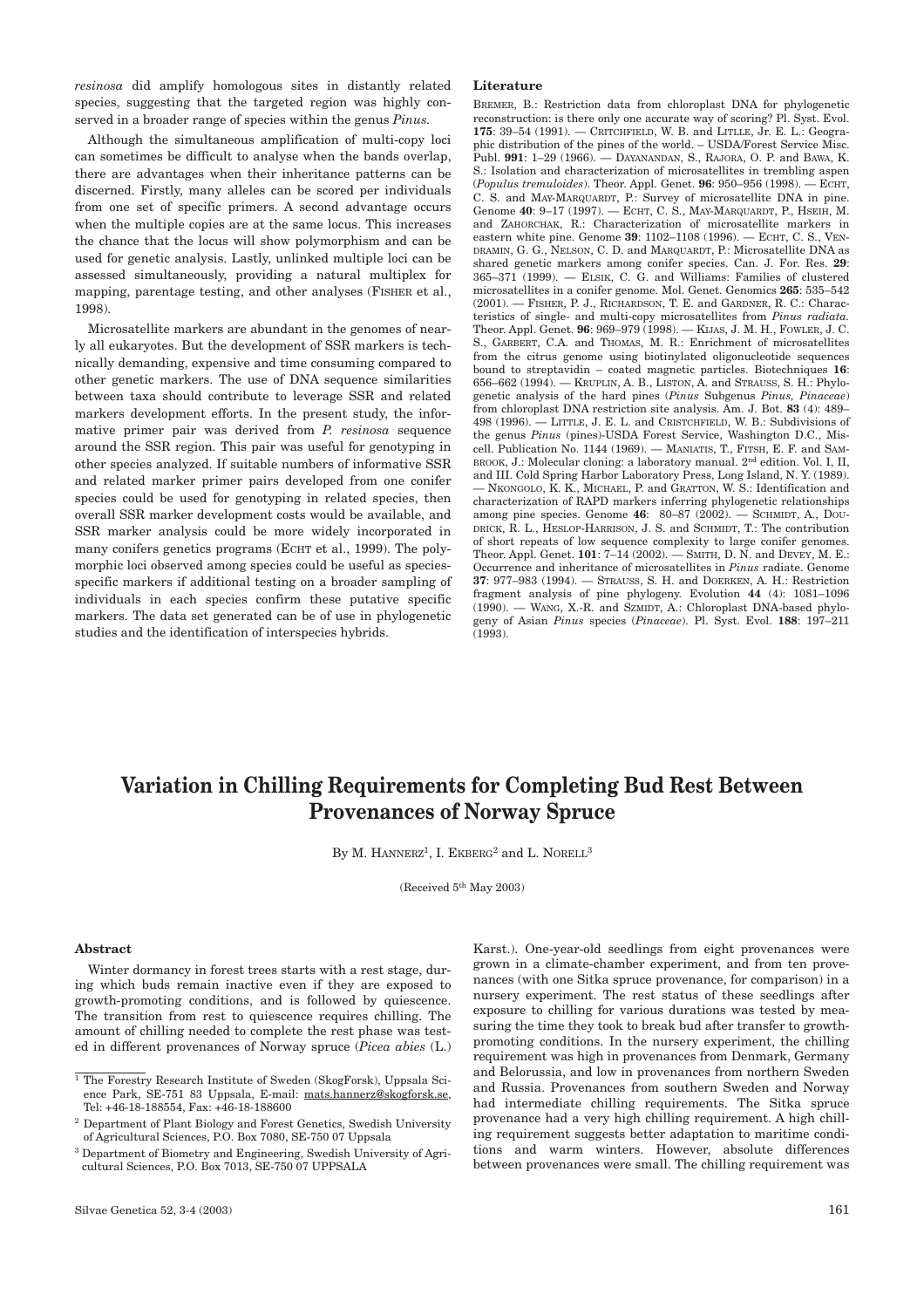mostly fulfilled in November-December. In the climate chamber experiment the chilling requirement could not be determined, because the rest phase had started to break before the chilling treatment was applied. The northern Swedish provenance consistently showed the lowest temperature sum requirement for budburst while the southern German provenance showed the highest temperature sum requirement in most treatments.

*Key words:* budburst, chilling, dormancy, *Picea abies*, phenology, rest completion, rest break.

# **Introduction**

Dormancy is the part of the annual growth cycle of trees during which no visible growth occurs (ROMBERGER, 1963; HÄNNIN-NEN, 1990). In trees from the temperate zones dormancy is commonly divided into two stages: the rest phase, during which the buds remain inactive even if they are exposed to growthpromoting conditions, and the subsequent quiescent phase, during which growth can resume whenever conditions become favorable (ROMBERGER, 1963; SARVAS, 1974). The transition from rest to quiescence is promoted by chilling, i.e. exposure to cold temperatures, usually between 0 and +10°C (NIENSTAEDT, 1967; WORRALL and MERGEN, 1967; SARVAS, 1974; FUCHIGAMI et al., 1982). A lack of chilling may sometimes be compensated for by long days (e.g. WORRALL and MERGEN, 1967; CAMPBELL and SUGANO, 1975; DORMLING et al., 1968; QAMARUDDIN et al., 1995). Furthermore, long nights may also release dormancy, according to studies under controlled conditions (QAMARUDDIN et al., 1993). However, in boreal conifers in field conditions, chilling seems to be the main factor promoting rest completion (WOR-RALL and MERGEN, 1967). Once the rest period has been completed, growth can commence if the tree is exposed to warm temperatures. Rest may, therefore, be a strategy that prevents the resumption of growth if temperature increases too soon after the initiation of dormancy (i.e. in the same autumn or during the following winter).

The suitability of trees for use in forest cultivation is highly dependent on the synchronisation of their inherent growth rhythms to the local site conditions. Hence, much effort has been invested in characterizing the genetic variation in growth rhythm traits in order to identify optimal varieties for cultivation in specific areas. Most studies on conifers in the temperate zones have focused on the timing of budburst in the spring and growth cessation in the autumn, because these characters are strongly related to the risk of frost damage (see review in AITKEN and HANNERZ, 2001). However, few studies have considered variations in chilling requirements, a factor that may be important for the adaptation of trees to different winter conditions.

Trees that grow in a maritime climate, e.g. Sitka spruce (*Picea sitchensis* (Bong.) Carr.), usually have high chilling requirements, which ensure that the trees remain inactive and hardy even during winter periods with mild temperatures (CANNELL and SMITH, 1983). For instance, in Douglas-fir (*Pseudotsuga menziesii* (Mirb.) Franco), Scots pine (*Pinus sylvestris* L.) and silver birch (*Betula pendula* Roth) it has been shown that coastal provenances tend to have higher chilling requirements than continental provenances (CAMPBELL and SUGANO, 1979; LEINONEN, 1996).

No corresponding studies have been reported for Norway spruce (*Picea abies* (L.) Karst.). Norway spruce survived the last glaciation in refuges in western Russia and Eastern Europe, from where it spread north and west (HUNTLEY and BIRKS, 1983). The limits of the present natural distribution of Norway spruce coincide well with the isotherm for  $-2^{\circ}C$ , indicating that intolerance of mild winter weather may be one of

the main constraints for the survival and reproduction of Norway spruce (DAHL, 1990). The species has also been widely planted outside its natural range, including areas with maritime climates and mild winters in Great Britain, Denmark and the western coasts of Sweden and Norway. However, damage to needles and shoots during mild winters is common in these areas, e.g. in Great Britain (TRANQUILLINI, 1982), Denmark (RAVENSBECK, 1991), Norway (DIETRICHSON, 1993) and Sweden (HANNERZ, 1994).

Climatic warming is likely to increase winter temperatures, and thus may affect winter chilling, spring warming and the risk of damage to trees. Several studies have focused on the effects of budburst date and the potential risk of frost damage as a result of climate warming (MURRAY et al., 1983; CANNELL and SMITH, 1986; DIETRICHSON, 1993; HÄNNINEN, 1995; KRAMER, 1995). It is essential to include chilling functions in these models. Therefore, predictions of the trees' adaptability to climatic warming and cultivation in maritime areas require knowledge of how chilling requirement varies between different seed sources.

In this study we compared the chilling requirements for rest completion in 1-year-old seedlings of different provenances of Norway spruce. The provenances were also compared with Sitka spruce, a species known to have high chilling requirement. The hypothesis was that provenances from more maritime climates in southern Scandinavia and Western Europe would have higher chilling requirements than provenances from continental climates in Russia and northern Scandinavia.

# **Material and Methods**

# *Overall design*

The study consisted of two parallel experiments: one in a nursery and one in a controlled climate chamber in the phytotron at the Swedish University of Agricultural Sciences in Uppsala. Seedlings were sown and cultivated under standard conditions during the first growing season. After dormancy had been induced through long-night treatment, the seedlings were subjected to chilling at a constant temperature of +3°C in the phytotron, while the seedlings in the nursery were exposed to natural outdoor chilling. After various durations of chilling exposure, samples of seedlings were transferred to growth-promoting conditions at +20°C and the number of days they took to reach budburst was recorded. The relationship between the duration of chilling and the temperature sum needed to reach budburst was then analyzed.

# *Seed sources*

In total 11 different seed sources were included in the study (*Fig. 1, Table 1*). Three of these were only used in the nursery study, while the other eight were used in both experiments. The seed sources were chosen to represent a wide range of origins in order to cover a broad anticipated range of reactions to the treatments. The Russian sources (1 and 2) and the northern Swedish sources (4 and 10) were chosen to represent material from a typical northern, continental type of response. The Danish seed orchards (7 and 9), and the stand seed from Germany (6) were expected to display more maritime response. The other seed sources were expected to be intermediate in this respect. The Sitka spruce seed source was included in the nursery experiment to represent material with an extreme maritime response, with high presumed chilling requirements.

# *Nursery experiment*

The seeds were sown on 3–4 April 2000 in peat-filled containers (Hiko V93, 93 cm3, 526 seedlings m–2) in a greenhouse at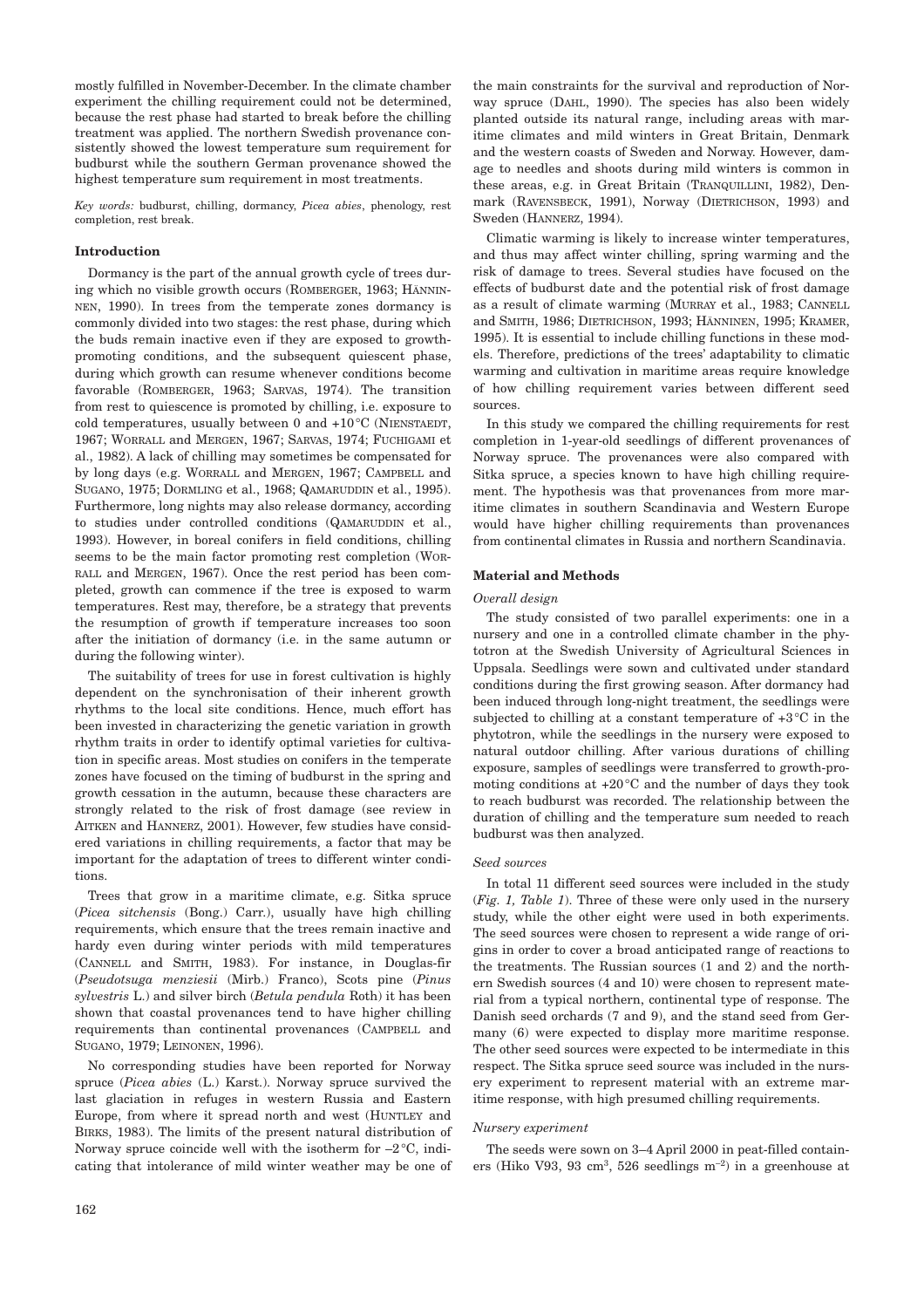SkogForsk's nursery in Brunsberg (59°37'N, 12°59'E, 75 m a.s.l.). Fertilization started in the first week in May. A full fertilizer (N, P, K and micronutrients) was applied 2–3 times per week, the amount being adjusted to maintain the conductivity of the peat's leachate at 1.5 mS. Fertilization was stopped in early September. The seedlings were kept in the greenhouse under natural light conditions over the summer and a longnight treatment with 16 h dark periods was applied from 1 August until 21 August, when the seedlings were moved outdoors. The seedlings were then kept outdoors for natural chilling treatment until they were transferred indoors to growthstimulating conditions.



*Figure 1.* – Geographic location of seed sources used in the experiments. Nos. 1 to 8 were used in both the phytotron and the nursery, nos. 9 to 11 only in the nursery. Nos. 1 to 10 are Norway spruce provenances, no. 11 is the Sitka spruce seed orchard.

*Table 1.* – Geographical origins of the seed sources.

| ID.            | Provenance                               | Latitude N      | Longitude E     | Elevation m<br>a.s.l. |
|----------------|------------------------------------------|-----------------|-----------------|-----------------------|
|                | Kirov, Russia                            | 59°37'          | 49°05'          | 250                   |
| 2              | Kostroma, Russia                         | 58°30'          | $41^{\circ}40'$ | 100                   |
| 3              | Vitebsk Polotsk, Belorussia              | 55°30'          | $28^{\circ}46'$ | 200                   |
| $\overline{4}$ | Burträsk, Sweden                         | 64°30'          | $20^{\circ}40'$ | 240                   |
| 5              | Emmaboda, Sweden                         | 56°38'          | 15°34'          | 160                   |
| 6              | Westerhof, Germany                       | $51^{\circ}48'$ | $10^{\circ}12'$ | 200                   |
| 7              | Seed orchard 240<br>Hofmansgade, Denmark | 55°32'          | 10°29'          | $0 - 10$              |
| 8              | Oslofjorden, Norway                      | 58°30'          | 8°55'           |                       |
| 9              | Seed orchard 634 Tvilum.<br>Denmark      | $56^{\circ}16'$ | 9°44'           | 50-100                |
| 10             | Malå, Sweden                             | 65°30'          | 18°45'          | 400                   |
| 11             | Sitka spruce, seed orchard<br>113 Åkulla | 57°08'          | 13°35'          | 90                    |

*Table 2.* – Chilling treatments in the nursery experiment: date of transfer from outdoors to indoors, chill days (CD) and chilling units (CU) obtained at the date of transfer, average survival, days and temperature sum to reach budburst, and leader length after budburst in treatments T5 to T10. Average over all seed sources.

| Treatment       | Date           | CD  | CU   | Days to<br>budburst | TS to<br>budburst | Survival<br>1) | Leader<br>length $2$ |
|-----------------|----------------|-----|------|---------------------|-------------------|----------------|----------------------|
| T1              | 29 Aug<br>2000 | 0   | 0    | 254                 | 3929              | 72,4           |                      |
| T <sub>2</sub>  | 12 Sep         | 0   | 1,1  | 241                 | 3676              | 80,7           |                      |
| T <sub>3</sub>  | 25 Sep         | 0   | 7,2  | 218                 | 3327              | 71,8           |                      |
| <b>T4</b>       | 10 Oct         | 1   | 9.0  | 169                 | 2585              | 82,1           |                      |
| T5              | 23 Oct         | 1   | 11,3 | 87                  | 1347              | 91,3           | 34,0                 |
| T6              | 6 Nov          | 7   | 20.9 | 41                  | 638               | 98,1           | 27,5                 |
| T7              | 21 Nov         | 15  | 32,9 | 34                  | 524               | 97.1           | 33,2                 |
| T8              | 5 Dec          | 23  | 44.3 | 31                  | 487               | 96,6           | 40,8                 |
| T9              | 18 Dec         | 30  | 53,0 | 36                  | 548               | 96,7           | 41,1                 |
| T <sub>10</sub> | 17 Apr<br>2001 | 149 | 89.4 | 16                  | 281               | 87,4           | 59,2                 |

 $^{\rm 1)}$  Percentage of seedlings that survived and reached budburst 2) Length of the new leader, mm

The experiment was designed to allow ten different chilling treatments, i.e. ten occasions when seedlings were transferred from outdoor to indoor conditions (*Table 2*). The seedlings were distributed over six blocks, each with one container per treatment. Each container had 40 seedlings and each of the 11 seed sources were represented by three or four randomly distributed seedlings.

Growth conditions were kept constant in a heated greenhouse with +20°C day and night temperatures and natural light supplemented by artificial light to give 12 h days. Fertilizer was applied when the first seedlings in a treatment started to grow.

The temperature during both the outdoor and indoor phases of the experiment was recorded every 15 to 30 minutes with Tiny tag temperature loggers.

### *Phytotron experiment*

The eight seed sources were represented by 24 seedlings per seed source in each of 10 chilling treatments, thus comprising, in all, 1920 seedlings. The seed was sown on 3 February 2000 in plastic tubes (diameter 28 mm, height 150 mm) filled with mineral wool and placed in 24-seedling racks. Three randomly distributed seedlings represented each seed source in each rack. There were five racks per truck and in total 80 racks placed on 16 trucks. Each chilling treatment was applied to eight racks randomized over the 16 trucks in such a way that each chilling treatment set included racks sampled from different trucks and from different positions within the trucks. Thus, an incomplete block design was applied because a single truck could only accommodate five racks, i.e. five chilling treatments. It also means that the design was nearly balanced, in the sense that the occurrence of pairs of chilling treatments within a truck was as equal as possible. A full balance would have required 18 trucks, but the climate camber could only take 16 trucks.

Seedlings were raised under continuous light from metal halogen Osram HQI-E 250W lamps at 300 µmol m<sup>-2</sup> s<sup>-1</sup> for 10 weeks (*Fig. 2*). They were then exposed to night treatments, starting with 1 h nights that were successively extended by 1 h week $^{-1}$  until they were 12 h long. Thereafter, the night length was kept at 16 h for the rest of the first growth period. The chilling treatment started after seven weeks of 16 h nights, when the temperature was lowered to +5°C for one week, and then to +3°C, which was maintained for the rest of the chilling treatment. The light intensity was lowered to 90 µmol  $m^{-2} s^{-1}$ during the chilling conditions. Nutrients were supplied, from four weeks after sowing, in a complete nutrient solution of low concentration, 100 mg N litre–1, based on INGESTAD (1979). The frequency of nutrient supply was dependent on the growth rate.

The chilling requirements for completing the rest phase were tested by removing seedlings from the chilling conditions every week or second week on 10 occasions (giving 10 chilling treatments; *Fig. 2*). The seedlings were then transferred to another climate chamber with conditions designed to promote growth resumption (a constant temperature of +20°C and continuous light). Before the start of the chilling treatments, the number of seedlings per rack was reduced from 24 to 12 to avoid competition.

# *Data collection*

In the nursery, height was measured at the end of the first growing season, and after all the seedlings had set bud. In the phytotron, the height of the epicotyl of a subsample of the seedlings was measured weekly during the first growth period.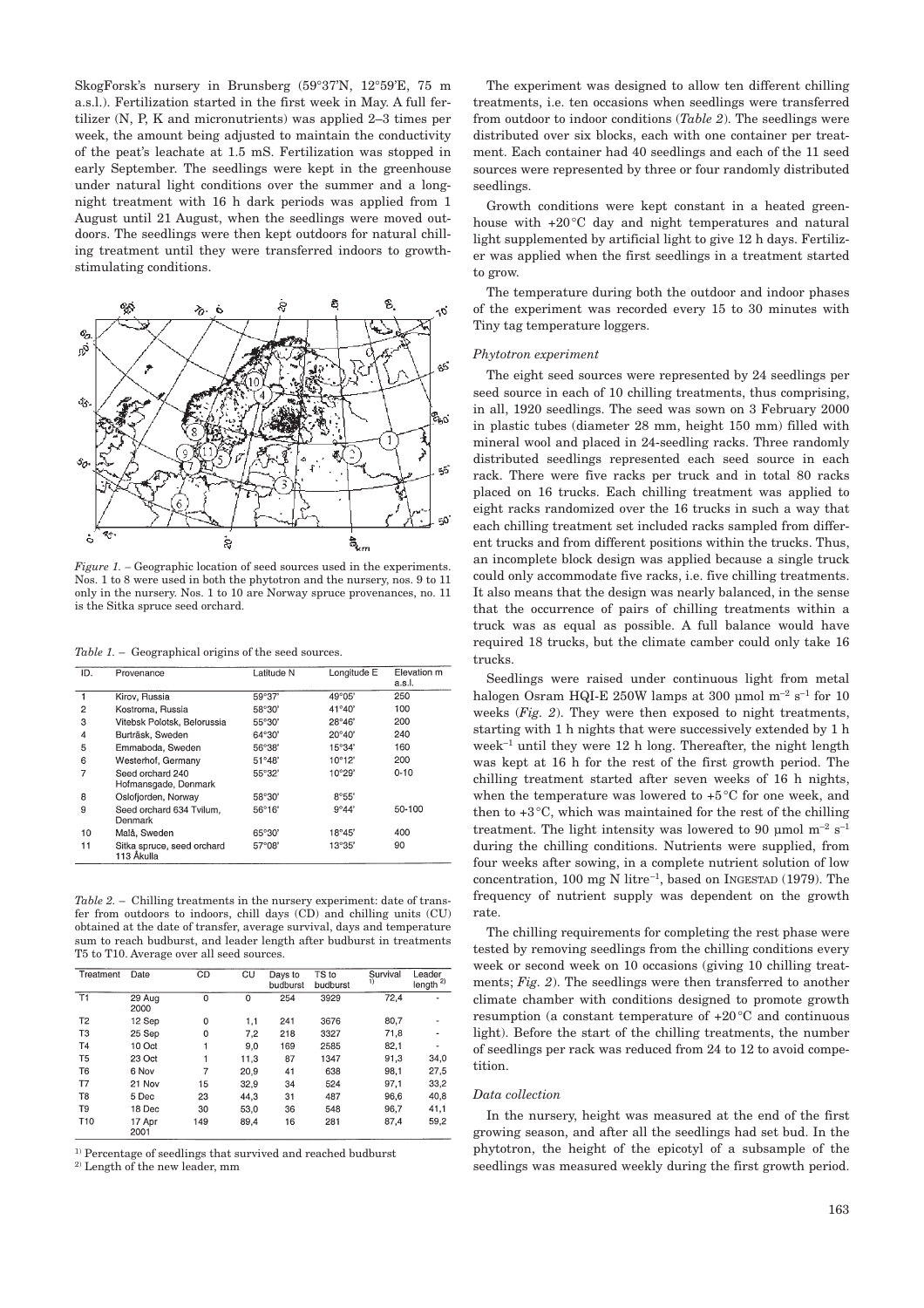

*Figure 2.* – Night length and temperatures in the phytotron experiment. The arrows mark the points at which successive chilling treatments ended. Sowing was done on week 0. The night temperature was lowered to 10°C on week 28 and 29.

The day of budset was also recorded for all seedlings. After the chilling treatment, growth initiation was monitored by recording budburst classes in both the phytotron and the nursery, measuring the development of the top bud (phytotron) or lateral buds (nursery) according to the 9-class scale of KRUTZSCH (1974) twice a week. Budburst was defined as stage 3, when the tips of new needles emerged from the bud scales. The height of the seedlings after shoot elongation had been completed was also measured for the last five (phytotron) or six (nursery) chilling treatments.

## *Data analysis and statistical evaluation*

Daily mean temperatures were used to estimate chilling and temperature sums. The expressions used in the analyses were defined as follows:

1) Number of chilling days (CD) until seedlings were moved to growth-promoting conditions, i.e. number of days with mean temperature  $\lt +5^{\circ}$ C from August 21 in the nursery (when seedlings were transferred outdoors), or from week 30 in the phytotron, similar to the measurement used by CANNELL and SMITH (1983).

2) Chilling units (CU) according to HÄNNINEN (1990) from August 21 in the nursery, and from week 30 in the phytotron, until seedlings were moved to growth-promoting conditions, based on the assumption that chilling is most effective at +3.5°C, and gradually declines as temperature is either raised or lowered:

$$
CU = \begin{cases} 0.159T + 0.506, & -3.4 < T \leq +3.5\\ -0.159T + 1.621, & 3.5 < T \leq 10.4\\ 0 & \text{otherwise} \end{cases}
$$

where  $T$  is the temperature in  $\degree$ C.

3) Temperature sum (TS) in degree-days, calculated from the day when seedlings were transferred to growth-promoting conditions until budburst (stage 3) was reached. TS was calculated as the sum of daily mean temperatures above the threshold,  $+5\,^{\circ}\mathrm{C}$ .

The nursery trial was analyzed according to the split-plot model

$$
Y_{iklm} = \mu + b_i + t_k + m_{ik} + s_l + (ts)_{kl} + e_{iklm}
$$
 (1)

where  $b_i$ ,  $i = 1,...,6$ , denotes the block effect,  $t_k$ ,  $k = 1,...,10$ , the treatment effect,  $m_{ik}$  the main-plot effect,  $s_l$ ,  $l = 1,...,11$ , the effect of seed source,  $(ts)_{kl}$  the interaction between treatment and seed source, and  $e_{iklm}$ ,  $m = 1,2,3$  or  $m = 1,2,3,4$ , the residual error. The random effects of main plot and residual error were assumed to be independent and normally distributed with means of 0 and variances of  $\sigma_m^2$  and  $\sigma_e^2$ , respectively.

The model for the phytotron experiment was

$$
Y_{ij(k)lm} = \mu + b_i + p_j + t_k + (pt)_{jk} + m_{ij} + s_l + (ps)_{jl} + (ts)_{kl} + e_{ij(k)lm} \tag{2}
$$

where  $b_i$ ,  $i = 1,...,16$ , is the effect of truck (= block),  $p_j$ ,  $j = 1,...,5$ , the effect of position within truck,  $t_k$ ,  $k = 1,...,10$ , the treatment effect,  $(pt)_{ik}$  the interaction of position and treatment,  $m_{ij}$  the effect of main plot (= rack),  $s_l$ ,  $l = 1,...,8$ , the effect of seed source,  $(ps)_{ij}$  the interaction between position and seed source, and  $(ts)_{kl}$  the interaction between treatment and seed source. The random effects of main plot  $m_{ij}$  and residual error  $e_{ij(k)lm}$ ,  $m = 1,2,3$ , were assumed to be independent and normally distributed with means of 0 and variances of  $\sigma_m^2$  and  $\sigma_e^2$ , respectively. The parenthesis notation (*k*) indicates the incomplete block design at the main-plot level.

By using the amount of chilling units  $CU<sub>k</sub>$  of treatment k the effect of treatment, seed source and their interaction were modeled as in CANNELL and SMITH (1983) by

$$
a_t + d_t e^{-c_t x_k} \tag{3}
$$

as an alternative to  $\mu + t_k + s_l + (ts)_{kl}$  in the linear models (1) and (2). The applicability of model (3) was restricted to those treatments where the chilling is expected to have a measurable effect. All treatments preceding the last one in which there were no chilling days were therefore excluded from model (3). To avoid numerical instability in the estimation of  $d_i$ , we used  $x_i$  $= CU_k - CU_s$ , where *s* is the first included treatment for model (3). The parameter  $c_l$ ,  $c_l > 0$ , measures the rate at which the temperature sum drops when  $CU$  increases: the higher the  $c_l$ value, the quicker the fall. At  $x = 0$ , i.e.  $CU = CU_s$ , the expected value of the temperature sum equals  $a_l + d_l$ , whereas it tends to the asymptotic value  $a_i$  as  $x$  and  $CU$  tends to infinity when there is no further effect of increased chilling. The seed sources were compared by testing the hypotheses of equal values of  $a<sub>l</sub>$ ,  $d_l$ , and  $c_l$ , respectively. The  $CU$  solution to the equation

$$
a_i + d_i e^{-c_i(CU - CU_s)} = 1.05 a_i
$$

i.e.  $CU = CU_s + c_l^{-1}$  (ln  $d_l$  – ln 0.05 $a_l$ ), was used as an estimate of the number of necessary chilling units to reach completion of the rest phase in each seed source, defined as the point where the required TS becomes less than 5% higher than the minimum TS. The hypothesis that the solution was equal for all seed sources was tested.

TUKEY's test was utilized in the linear models, and the Bonferroni method in other cases, in order to evaluate the experiment-wise error rate for the set of pair-wise comparisons.

Numerical calculations were performed in SAS procedures MIXED and NLMIXED (SAS, 1999).

## **Results**

### *Nursery experiment*

All seedlings had set buds before those given the first treatment (T1) were taken indoors. On average, 86.3% of the seedlings survived and reached budburst during the course of the experiment. Most of the mortality occurred in the four first treatments, T1–T4, and in the last, T10, after the seedlings were taken indoors (*Table 2*). Plants given the first treatment needed 254 days in the greenhouse to reach budburst, a figure that continuously decreased as the length of the chilling treat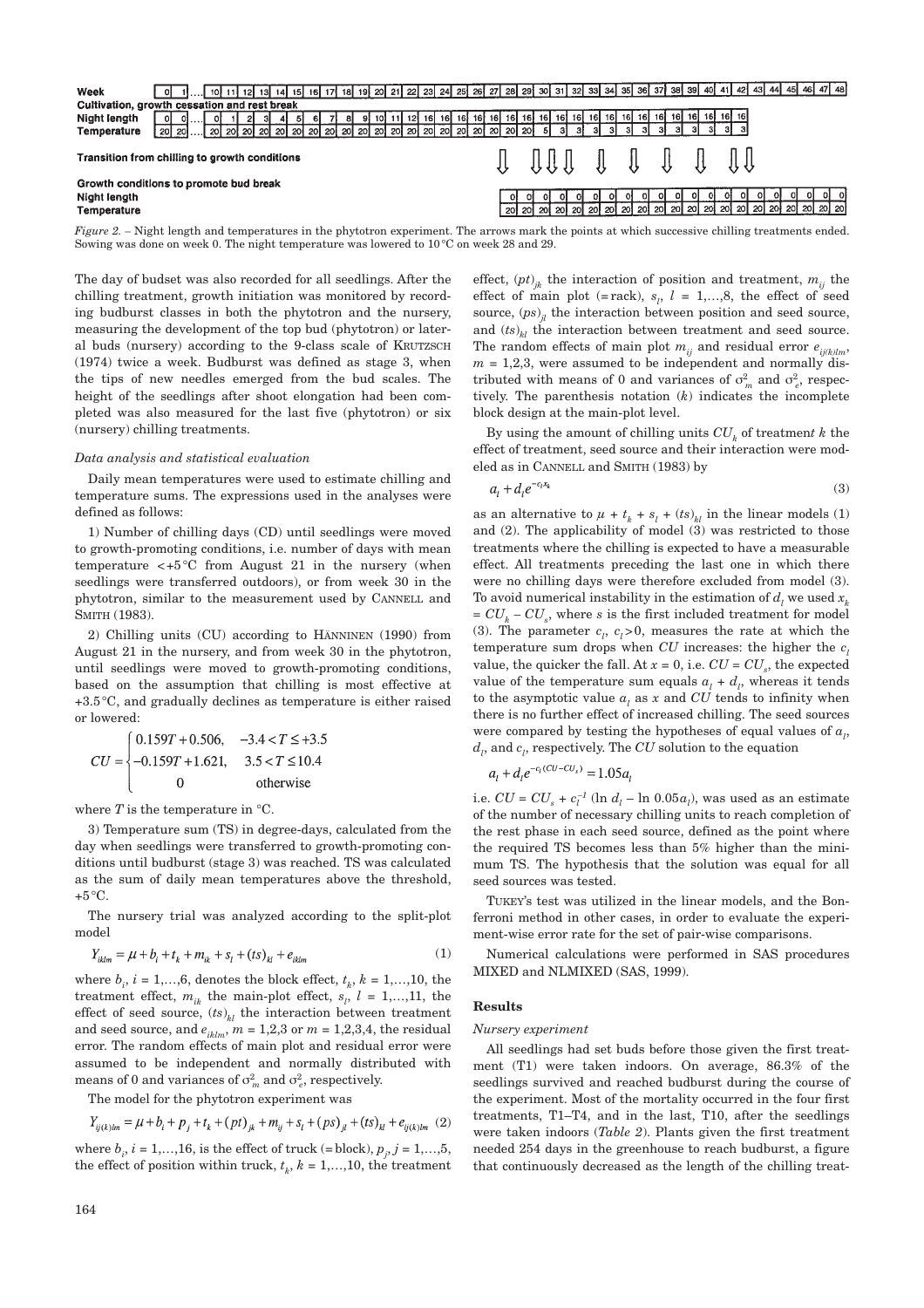ment increased. The seedlings that were left outdoors until April needed only 16 days to reach this stage (*Table 2*). The main drop in temperature sum requirements occurred around T4 to T6, i.e. at the end of October and early November.

The average height after the first growing season was 126 mm, but there was considerable variation among the seed sources. Burträsk and Malå were the shortest provenances (*Table 3*). The lowest survival was found for Oslofjorden and Malå, while the others had close to or over 90% survival. Tvilum and Malå had lower leader lengths. The relative importance of the interaction effect between treatment and seed source was small compared to the main effects, although significant results were obtained for survival  $(p=0.015)$  and leader length (*p* <0.0001).

The temperature sum required for each seed source in relation to previous chilling is shown in *Figure 3*. In the analysis with model 1, the first two treatments (T1–T2) were omitted. The fixed effects of treatments, seed sources and the interaction between treatment and seed source were significant  $(p<0.0001)$ , but the block effect was not  $(p=0.27)$ . The variance for the random effect main plots was 12462, and the variance of the residuals was 168482. The ratio, *R2*, of the model sum of

*Table 3.* – Height after the first growing season in the nursery, percentage of the sown seedlings that survived and reached budburst in the greenhouse, and leader length obtained in the 2nd growth period in the greenhouse (average of treatments T6 to T10). Seed sources with the same letter after the height value could not be statistically distinguished at the 5% significance level.

| Seed source    | Height,<br>mm   | Survival,<br>℅ | Leader<br>length, mm |
|----------------|-----------------|----------------|----------------------|
| 1. Kirov       | 115 e           | 90,7 a         | $41,0$ abc           |
| 2. Kostroma    | 128 d           | 91,2a          | 45,3 ab              |
| 3. Vitebsk     | 148 b           | 89,4 ab        | 48.6 a               |
| 4. Burträsk    | 81 f            | 92,3a          | 37,8 bc              |
| 5. Emmaboda    | 135 cd          | 92.8a          | 43.6 ab              |
| 6. Westerhof   | 165 а           | 90.5 ab        | 44,6 ab              |
| 7. Hofmansgade | 146 b           | 93.3a          | 43.5 ab              |
| 8. Oslofjorden | 118 e           | 82.2 b         | 43,0 ab              |
| 9. Tvilum      | 164 a           | 87,8 ab        | 32.9c                |
| 10. Malå       | 43 <sub>q</sub> | 65,7 c         | 22,0d                |
| 11. Sitka      | 144 bc          | 86,1 ab        | 37,6 bc              |



*Figure 3. –* Temperature sum in the greenhouse required to reach budburst and previous chilling, expressed as chilling units, for each of the 11 seed sources.

squares to the corrected total sum of squares was 0.85, and is used as a measure of the overall determination of model 1.

The results obtained by using the non-linear model (model 3) are summarized in *Table 4*, and examples of the curve-fitting are shown in *Figure 4*. The model explained the relationship between TS and CU well (*R2*= 0.80). The *p*-values obtained in the tests of equality among the seed sources for the  $a_l, d_l$ , and  $c_l$ parameters were 0.97, 0.05, and  $<0.0001$ , respectively. The  $c_i$ parameter for Kirov, Kostroma, Burträsk and Malå (i.e. Russia and northern Sweden) were significantly higher than the corresponding values for Vitebsk, Westerhof, Hofmansgade, Tvilum and Sitka spruce. Emmaboda and Oslofjorden were intermediate in this respect. Chilling demand, expressed as the number of chilling units required for completion of the rest phase (1.05 times the lowest temperature sum), was lowest for the Russian and north-Swedish seed sources ( $CU \leq 20$ ), highest for the Sitka spruce, and second highest for Vitebsk, Westerhof and the two Danish seed orchards (*CU*>34).

The pair-wise comparisons did not have the same precision, leading in some cases to insignificant results, although the absolute difference was sometimes larger than other differences that were significant.

# *Phytotron experiment*

The mortality in the phytotron was negligible. The few seedlings that died were replaced by surplus seedlings, so all



*Figure 4. –* Examples of curve-fitting for the nursery data. Temperature sums for seed sources 4, 6 and 11 and their curves derived with model 3.

*Table 4.* – Values of the parameters  $(a_1, d_1, c_1)$  in model 3 obtained for treatments T3 to T10 for each seed source, and chilling units required for rest completion (1.05 times the lowest temperature sum of the function). Seed sources with the same letters after these values showed no significant differences in the corresponding parameter, at the experiment-wise error rate of 0.05. The last line gives the P-value for the test of equal parameter values over the seed sources.

| Seed source    | a,   | dı   | Cı         | Chilling units,<br>1.05 |
|----------------|------|------|------------|-------------------------|
| 1. Kirov       | 424  | 3173 | 0.584a     | 15.6 ab                 |
| 2. Kostroma    | 413  | 3186 | 0.394 ab   | 19.8 bc                 |
| 3. Vitebsk     | 407  | 2855 | 0.151 c    | 39.7 d                  |
| 4 Burträsk     | 400  | 3311 | 0.436 ab   | 18.7 abc                |
| 5. Emmaboda    | 415  | 3356 | 0.310 b    | $23.4$ cd               |
| 6. Westerhof   | 436  | 3102 | 0.180 c    | 34.5 d                  |
| 7. Hofmansgade | 418  | 3134 | 0.167 c    | 37.0 d                  |
| 8. Oslofjorden | 399  | 3346 | 0.304 b    | 23.9 <sub>cd</sub>      |
| 9. Tvilum      | 420  | 2926 | 0.149c     | 40.2 d                  |
| 10. Malå       | 478  | 2493 | $0.709$ ab | 13.6 a                  |
| 11. Sitka      | 222  | 3233 | 0.050 d    | 120.7 cd                |
| Equality       | 0.97 | 0.05 | $<$ 0.0001 | < 0.0001                |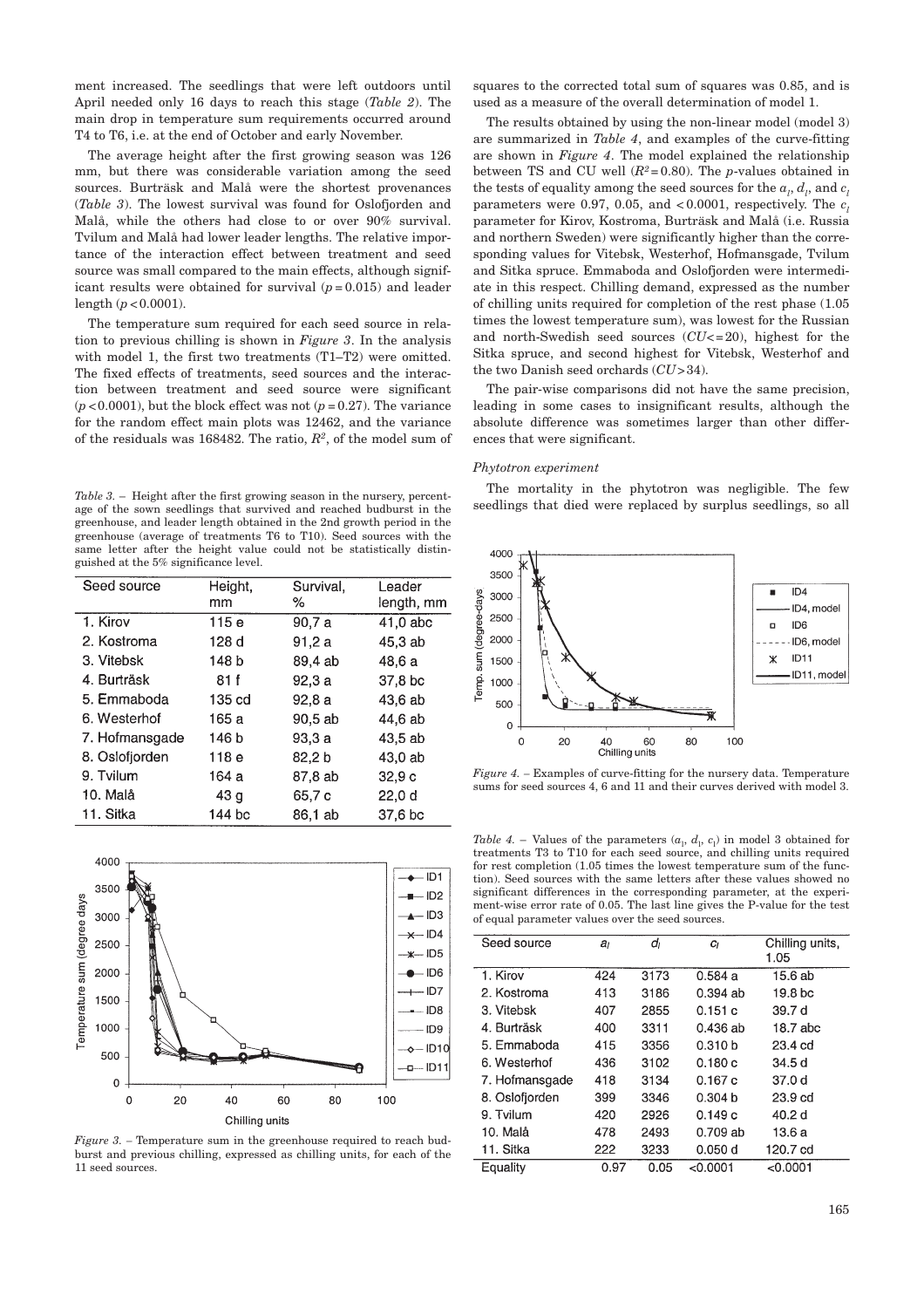*Table 5.* – Chilling treatments in the phytotron experiment: week of transfer of seedlings from chilling to growth conditions, number of chill days (CD) and chilling units (CU), average days and temperature sum (TS) to reach budburst, and leader growth after budburst in treatments T6 to T10. Average over all seed sources.

| Treatment       | Week of<br>transfer | CD       | $\overline{C}U$ | Days to<br>reach<br>budburst | TS to<br>budburst | Leader<br>growth.<br>mm/day |
|-----------------|---------------------|----------|-----------------|------------------------------|-------------------|-----------------------------|
| T1              | 28                  | $\Omega$ | 0               | 20.6                         | 309               |                             |
| T <sub>2</sub>  | 30                  | 0        | 0               | 17.9                         | 268               |                             |
| T <sub>3</sub>  | 31                  | 7        | 5.8             | 17.4                         | 261               | $\overline{\phantom{0}}$    |
| T <sub>4</sub>  | 32                  | 14       | 12.7            | 17.2                         | 257               |                             |
| T <sub>5</sub>  | 34                  | 28       | 26.4            | 15.5                         | 232               | ۰                           |
| T <sub>6</sub>  | 36                  | 42       | 40.2            | 15.0                         | 225               | 2.5                         |
| T7              | 38                  | 56       | 53.9            | 14.4                         | 216               | 2.5                         |
| T <sub>8</sub>  | 40                  | 70       | 67.7            | 13.6                         | 204               | 2.5                         |
| T9              | 42                  | 84       | 81.5            | 13.4                         | 201               | 2.6                         |
| T <sub>10</sub> | 43                  | 91       | 88.4            | 12.8                         | 192               | 2.5                         |

*Table 6.* – Height after first growing season (mm) in the phytotron, final shoot length after budburst (mm) and day of budset (days after sowing) for each of the seed sources. Seed sources with the same letter after these values could not be statistically distinguished at the 5% level with Tukey's test.

| Seed source    | Height           | Leader length | Day of budset |
|----------------|------------------|---------------|---------------|
| 1. Kirov       | 122 e            | 93,6 bc       | 131,0 e       |
| 2. Kostroma    | 134 d            | 95,7 ab       | 134,7 d       |
| 3. Vitebsk     | 149 <sub>c</sub> | 87,7 bc       | 139,2b        |
| 4. Burträsk    | 106 f            | 95.2 abc      | 125.8f        |
| 5. Emmaboda    | 141 cd           | 95.4 ab       | 136,5c        |
| 6. Westerhof   | 180 a            | 84.8 c        | 146,8 a       |
| 7. Hofmansgade | 163 b            | 93.3 bc       | 145,1 a       |
| 8. Oslofjorden | 132 de           | 104, 5a       | 132,7 e       |

pots contained one living seedling at the beginning of the chilling period.

The time and temperature sum required to reach budburst decreased as the length of the chilling treatment increased. However, the effects of chilling were not as pronounced as in the nursery. Temperature sum decreased from 309 degree-days in T1 to 192 degree-days in T10. The growth rate (leader length per day) in the 2nd growth period was the same in all treatments. No budset occurred since the seedlings were grown in continuous light.

Figures derived using model (2) for the time of budset, height after the first growth period and leader length when shoot elongation was complete are shown in *Table 6*. The tallest seedlings were from Westerhof, followed by Hofmansgade, and the shortest from Burträsk. The average day of budset was day 136 (19 weeks after sowing), with individual seedlings varying between day 112 and 165. This implies that all seedlings had set buds well in advance of the start of the chilling treatment.

The temperature sum for each seed source in relation to previous chilling is shown in *Figure 5*. The fixed effects of treatment, seed source and their interaction were significant  $(p<0.0001)$  according to the analysis with model 2. The effects of block  $(p=0.33)$ , position of rack  $(p=0.68)$  and the interactions between both position and treatment (*p*=0.72) and position and seed source  $(p=0.17)$  were not significant. The variance for the random effect main plots was 60.39, and the random residual variance was 1669.2. The *R2* ratio was 0.52.

Excluding the first treatment, the main effects of treatment and seed source were significant  $(p<0.0001)$ , but their interaction was not  $(p= 0.14)$ . The *p*-values for the effects of block (0.80), position of rack (0.66), interaction between position and treatment (0.87), and interaction between position and seed



*Figure 5. –* Temperature sum required to reach budburst and previous chilling in the phytotron for each of the eight seed sources. The data at the left of the 0-axis relate to plants given the T1 treatment, which were moved to growing conditions two weeks before chilling started.

source (0.07) were almost the same as with the first treatment included. The determination coefficient was changed to  $R^2$ =0.44 since the excluded treatment, one of those with  $CU=0$ , made a large contribution to the model-explained variation, cf. *Figure 5*.

Results obtained from the non-linear model (3) for the phytotron experiment are shown in *Table 7*, and examples of the curve-fitting are presented in *Figure 6*. The exponential curve was very poorly fitted to the phytotron data  $(R^2=0.37)$ . There was no significant effect of seed source on any of the parameters  $a_l$ ,  $d_l$ , or  $c_l$ . Consequently, the calculated chilling requirements for the different seed sources could not be statistically separated, so they are not shown. The lowest temperature sum requirement was shown by Burträsk in all treatments, and the highest in most of the treatments (T1-3, T5, T7 and T10) by Westerhof.

# **Discussion**

The results from the nursery study corroborated previous studies in which inverse, curved relationships between temperature sum and chilling were found (for a review, see CANNELL and SMITH, 1983). As expected, Sitka spruce had a very high chilling requirement. CANNELL and SMITH (1983) found that Sitka spruce needed over 140 days of chilling to complete its rest phase. The Norway spruce provenances in our study had completed their rest by November-December, in accordance with previous studies indicating that the chilling requirements

*Table 7.* – Values of the parameters  $(a_1, d_1, c_1)$  in model 3 obtained for treatments T2 to T10 in the different seed sources for the phytotron experiment. The last line gives the P-value for the test of equal parameter values over the seed sources.

| Seed source    | aı   | dı   | Cı     |
|----------------|------|------|--------|
| 1. Kirov       | 177  | 103  | 0.0187 |
| 2. Kostroma    | 175  | 100  | 0.0165 |
| 3. Vitebsk     | 172  | 97   | 0.0120 |
| 4. Burträsk    | 162  | 85   | 0.0156 |
| 5. Emmaboda    | 168  | 92   | 0.0124 |
| 6. Westerhof   | 185  | 110  | 0.0222 |
| 7. Hofmansgade | 180  | 105  | 0.0195 |
| 8. Oslofjorden | 165  | 89   | 0.0145 |
| Equality       | 1.00 | 1.00 | 0.99   |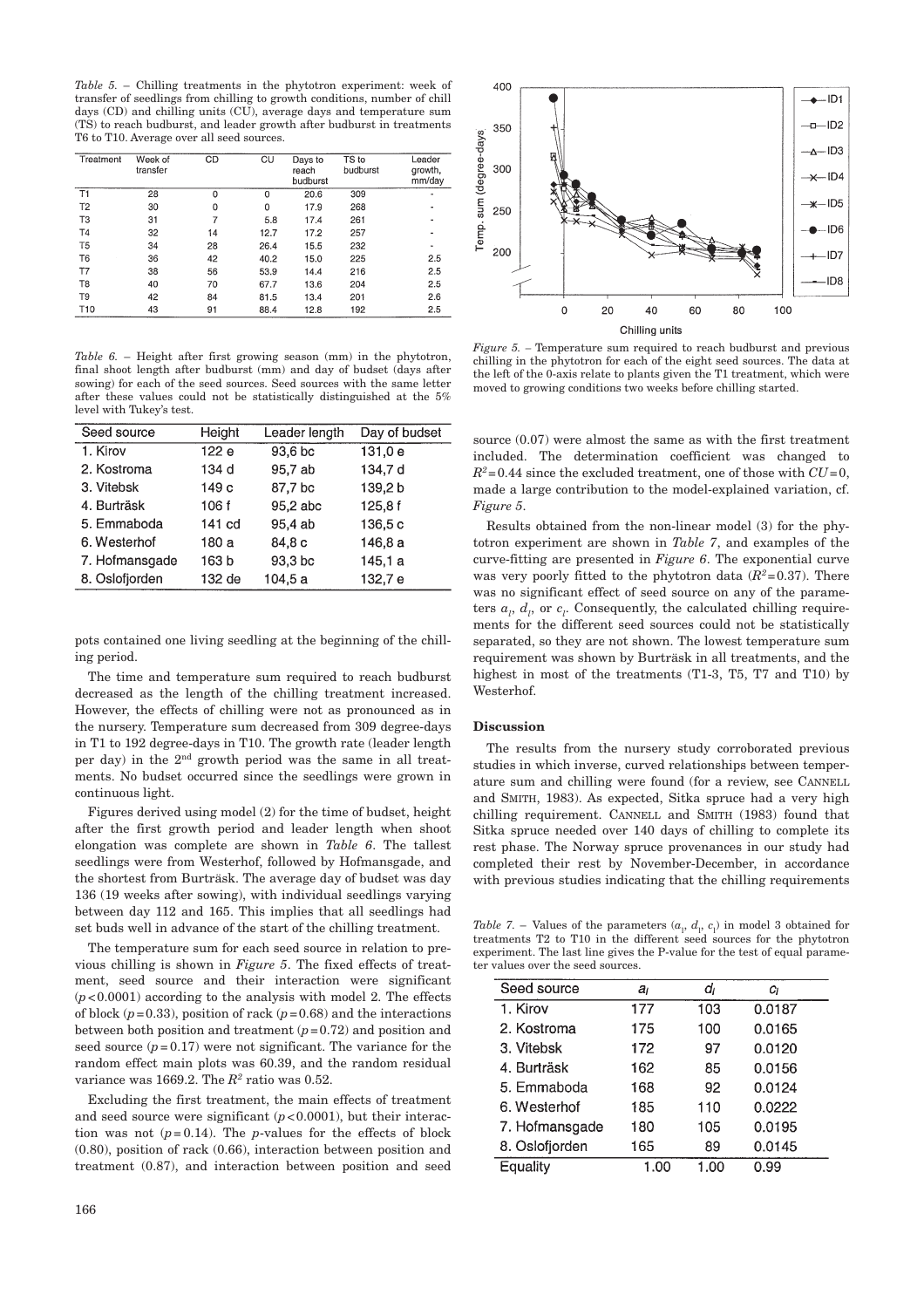

*Figure 6. –* Examples of curve-fitting for the phytotron data. Temperature sums for seed sources 4 and 6 and their curves derived with model 3.

of Norway spruce are low (NIENSTAEDT, 1967; WORRALL and MERGEN, 1967; HÄNNINEN and PELTONEN, 1988).

The phytotron results did not follow the expected pattern. Even plants given the first treatment, with no chilling, required a relatively moderate temperature sum. The temperature sum decreased with increasing CU, but never leveled out, although the chilling given was of the same magnitude as in the nursery. There are several possible explanations for these results. The seedlings had been growing for several weeks in short-day conditions (16 h night) and QAMARUDDIN et al. (1993) have demonstrated that rest can be broken by long nights, even without chilling. TS decreased considerably between T1 and T2, despite the absence of chilling. Given the relationship shown in *Figure 5*, it is possible that the data show only part of the critical region of the relationship between chilling and temperature sum, i.e. even the first treatments were sufficient to initiate breakdown of the rest phase. This appeared to be especially true for the northern seed source, Burträsk, and less valid for the southernmost seed source, Westerhof. The results indicate that model 3 is of limited applicability when release from dormancy is well under way. In *Picea abies*, release from dormancy occurred more quickly in long days than in short days after the same amount of chilling in a study by WORRALL and MERGEN (1967). Therefore, inducing a more extended release from dormancy might have enabled us to show variations in chilling requirements amongst seed sources for plants in the phytotron also. The growth conditions, with a constant high temperature of +20°C and continuous light may also have reduced differences amongst the seed sources. HÄNNINEN (1990) showed that the effect of chilling was more pronounced when time to budburst was tested at  $12-17\degree C$  than at higher (22 $\degree C$ ) temperatures.

The results from the nursery support the hypothesis that the more western provenances (i.e. those from Germany and Denmark) have higher chilling requirements, which could be advantageous when trees are growing in more maritime conditions with relatively warm winters. The Russian and north Swedish provenances had lower chilling requirements, as expected. The high chilling requirement of the Belorussian provenance was, however, unexpected. The differences between the western and the northern and Russian provenances were relatively minor: equivalent to some 20 chilling units, corresponding to circa three weeks at  $+4^{\circ}$ C. Even if there are variations amongst provenance, the data show that Norway spruce is a species with generally low chilling requirements. LEINONEN (1996) found much larger differences between inland (Finland) and coastal (Scotland) provenances of Scots pine and silver birch. The differences in LEINONEN's study were largest under natural chilling conditions, in which the Scots pines from Scotland needed 100 days of chilling and those from Finland only 40. The chilling requirements in Norway spruce are probably fully satisfied before the end of December in normal winter conditions in southern Scandinavia. Therefore, factors other than chilling requirement might explain provenance differences in vulnerability to winter damage.

Frost desiccation, or winter damage, describes the type of damage observed in early spring, when needles turn red after periods of cold nights and clear days with increasing needle temperatures. The reasons for the damage vary: it may result from frost injury that occurred in the previous autumn, from desiccation or from freezing injury in tissues that have dehardened after a warm spell. Several observations indicate that varieties with late growth cessation suffer most from frost desiccation. For instance, HANNERZ (1994) found that Belorussian provenances were more prone to injury by frost desiccation than Swedish provenances. Similarly, SKRØPPA and DIETRICH-SON (1986) observed more winter damage amongst western continental spruce provenances than amongst Scandinavian provenances. Also, DANUSEVICIUS and GABRIVALICIUS (2001) found that provenances with late flushing and late growth-cessation were less tolerant to frost desiccation. Corresponding results have been shown in *Picea mariana* [Mill.] B.S.P. (STÅHL and PERSSON, 1992), *Picea pungens* Englm. (BONGARTEN and HANOVER, 1986) and *Pinus sylvestris* (VAN HAVERBEKE, 1979). These observations conflict with the idea that seed sources with a high chilling requirement should be more tolerant of winter damage. Instead, they suggest that varieties should be selected that cease growth early and are likely to reach a high hardiness level during the autumn. The risk of dehardening during warm periods in the winter, and its relationship with the state of rest, remains to be explored in Norway spruce.

Warmer winters as a result of climate warming are likely to affect the timing of the onset and cessation of growth in many ways (KRAMER, 1995). The risk of damage depends on complex interactions between the hardening response in the autumn and the requirements for chilling and temperature sum to induce budburst. CANNELL and SMITH (1986) expected that warmer winters would increase the risk of insufficient chilling, thereby delaying budburst, while warmer spring temperatures would induce earlier budburst. MURRAY et al. (1989) predicted in a British study that tree species with a low chilling requirement would flush earlier at a high altitude site, but not at a low altitude site they examined. HÄNNINEN (1995) stressed that models developed to predict effects of climate change must be realistic. Models that have not been tested under natural conditions may give erroneous predictions in situations where they insufficiently reflect environmental relationships. However, the role of fluctuating hardiness and risk of damage before budburst is poorly understood, so these models require considerable further refinement.

Neither the empirical study nor the statistical model was designed to compare the temperature sum required at full chilling. The *a*-parameters were not significantly different in the two experiments. However, provenances differed significantly in TS in many individual treatments. The ranking was relatively stable in the phytotron, with the northern Burträsk having the lowest temperature sum requirement and Westerhof the highest. The ranking mirrors the climatic adaptation of the provenances. A high temperature sum requirement prevents budburst occurring too early in trees growing in a maritime climate with warm winters and extended spring periods. In a more northern and continental climate, temperature rises quickly in the spring and there is less risk of temperature falling back to damaging levels after budburst. In such condi